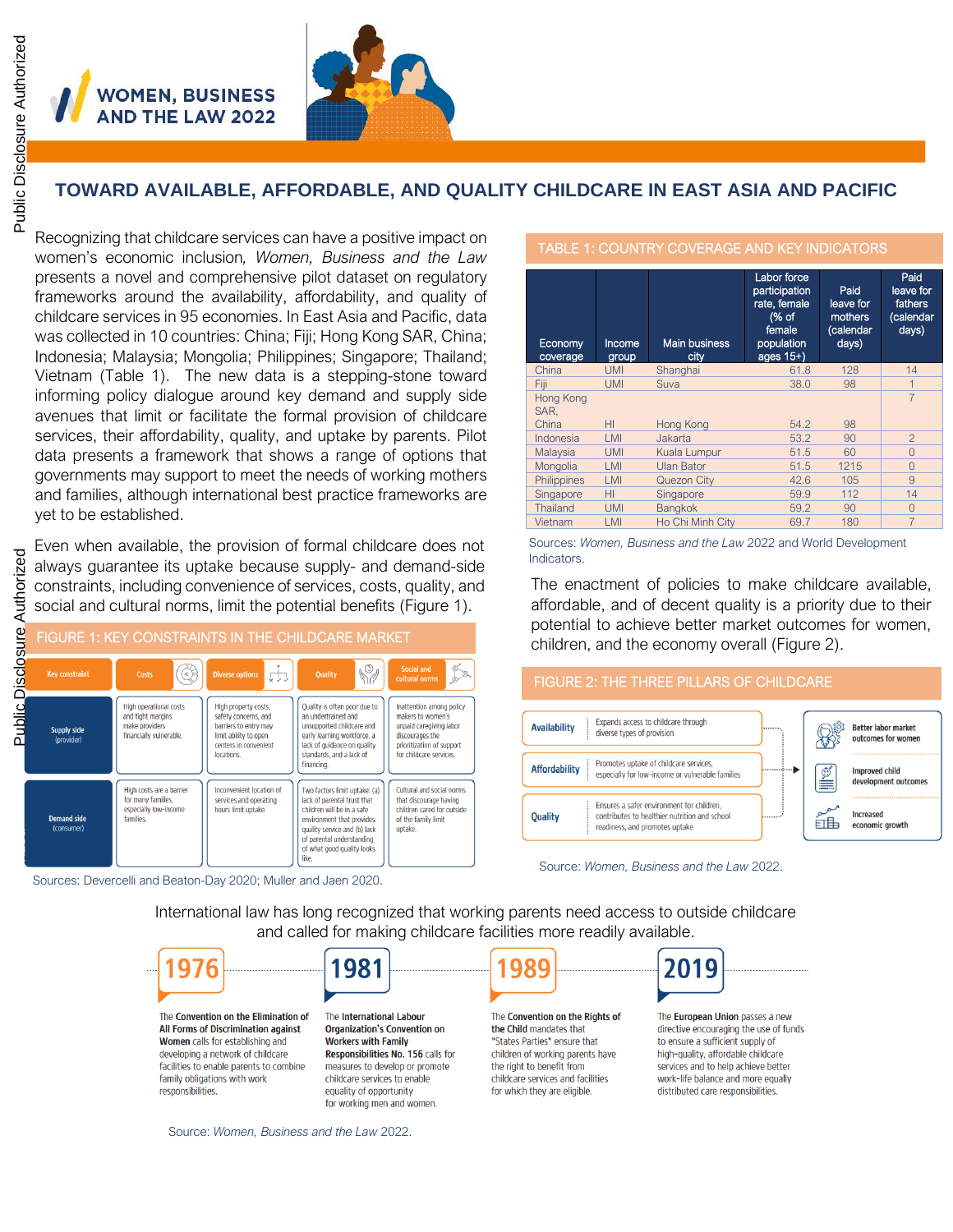

# **AVAILABILITY**

When it comes to the availability of childcare services in East Asia and Pacific, in 8 out of 10 economies some form of outside childcare services is provided for children below the formal preprimary school starting age (Figure 3). These services can be accessed at the birth of the child in China; Hong Kong SAR, China; Indonesia; Malaysia; and Philippines. In Singapore, parents can enroll their children when they reach 18 months, while in Vietnam, as early as 3 months of age. Legislative gaps exist in Mongolia and Fiji, with absent regulatory frameworks for children below the preprimary school age – 2 years and 5 years, respectively.

In 6 out of 10 economies in the region, options for both public and private childcare services are available for parents to choose from. In two high income economies in the region – Hong Kong SAR, China and Singapore – the provision of childcare services is regulated for the private sector only. Vietnam is the only economy in the region where employers are mandated to assist in building daycare facilities and kindergartens or cover a part of childcare expenses incurred by their employees after discussion with them. More could be done to enable employer-provided childcare services in the region to avoid losses in productivity that come with a price tag when parents miss work to fill gaps in childcare.

For outside childcare services to be useful, their provision must be aligned with parents' needs. Inconvenient operating hours that are not compatible with parents' working schedules may limit uptake and lead to more mothers taking up work in the informal sector, with more flexible hours, or choosing to stay home to provide care, resulting in an inability to capitalize time over the working week or forgone employment opportunities. As a result, labor input to the economy, the key contributing factor to economic growth across East Asia and Pacific, is reduced. The legislative frameworks of four East Asian economies provide for a range of operating modalities, including minimum required full-time that is compatible with the at least 8-hour working day of parents (Hong Kong SAR, China; and Malaysia), part-time, extended, or on demand hours (Figure 4).

#### FIGURE 3: LEGISLATION GOVERNING THE PROVISION OF CHILDCARE SERVICES\* IN EAST ASIA AND PACIFIC

| Economy                 | Earliest age<br>at which<br>childcare<br>services are<br>available | Preprimary<br>school<br>starting<br>age | <b>Public</b><br>provision* | Private<br>provision* | Employer<br>provided<br><b>or</b><br>supported |
|-------------------------|--------------------------------------------------------------------|-----------------------------------------|-----------------------------|-----------------------|------------------------------------------------|
| China                   | since birth                                                        | 3                                       | ◉                           | ◉                     |                                                |
| Fiji                    |                                                                    | 3                                       |                             |                       |                                                |
| Hong Kong<br>SAR, China | since birth                                                        | 3                                       |                             | ◎                     |                                                |
| Indonesia               | since birth                                                        | $\overline{4}$                          | ◎                           | ◎                     |                                                |
| Malaysia                | 2 years                                                            | $\overline{4}$                          | ◎                           | ◎                     |                                                |
| Mongolia                |                                                                    | $\overline{2}$                          |                             |                       |                                                |
| Philippines             | since birth                                                        | 5                                       | ◎                           | ◎                     |                                                |
| Singapore               | 18 months                                                          | 5                                       |                             | ◎                     |                                                |
| <b>Thailand</b>         |                                                                    | 3                                       | ◉                           | ◎                     |                                                |
| Vietnam                 | 3 months                                                           | 3                                       | છ.                          | $\odot$               | (⊘)                                            |

Source: *Women, Business and the Law* 2022. Note: \*public and private provision includes care services provided in center-based settings.

#### FIGURE 4: REGULATION OF ADEQUATE OPERATING HOURS

| Economy                 | Minimum required<br>hours                                              | Flexible options available                                                                                                                                    |
|-------------------------|------------------------------------------------------------------------|---------------------------------------------------------------------------------------------------------------------------------------------------------------|
|                         |                                                                        |                                                                                                                                                               |
| China                   | Not regulated                                                          | Full-time, half-day, and<br>services on demand.                                                                                                               |
| Hong Kong SAR,<br>China | 10 hours for private<br>centers: Monday to<br>Friday from 8am till 6pm | Extended hours of service are<br>provided by private centers<br>from Monday to Friday*: 6pm<br>till 7pm or 8pm and from 1pm<br>to 2pm/3pm/8pm on<br>Saturday. |
| Malaysia                | 10 hours for publicly run<br>children's nurseries<br>(TASKAs)          | Not regulated                                                                                                                                                 |
| Singapore               | Not regulated                                                          | Full-day services: a<br>continuous period exceeding<br>6 hours in a day<br>Half-day services: a<br>continuous period not<br>exceeding 6 hours in a day        |

Source: *Women, Business and the Law* 2022.

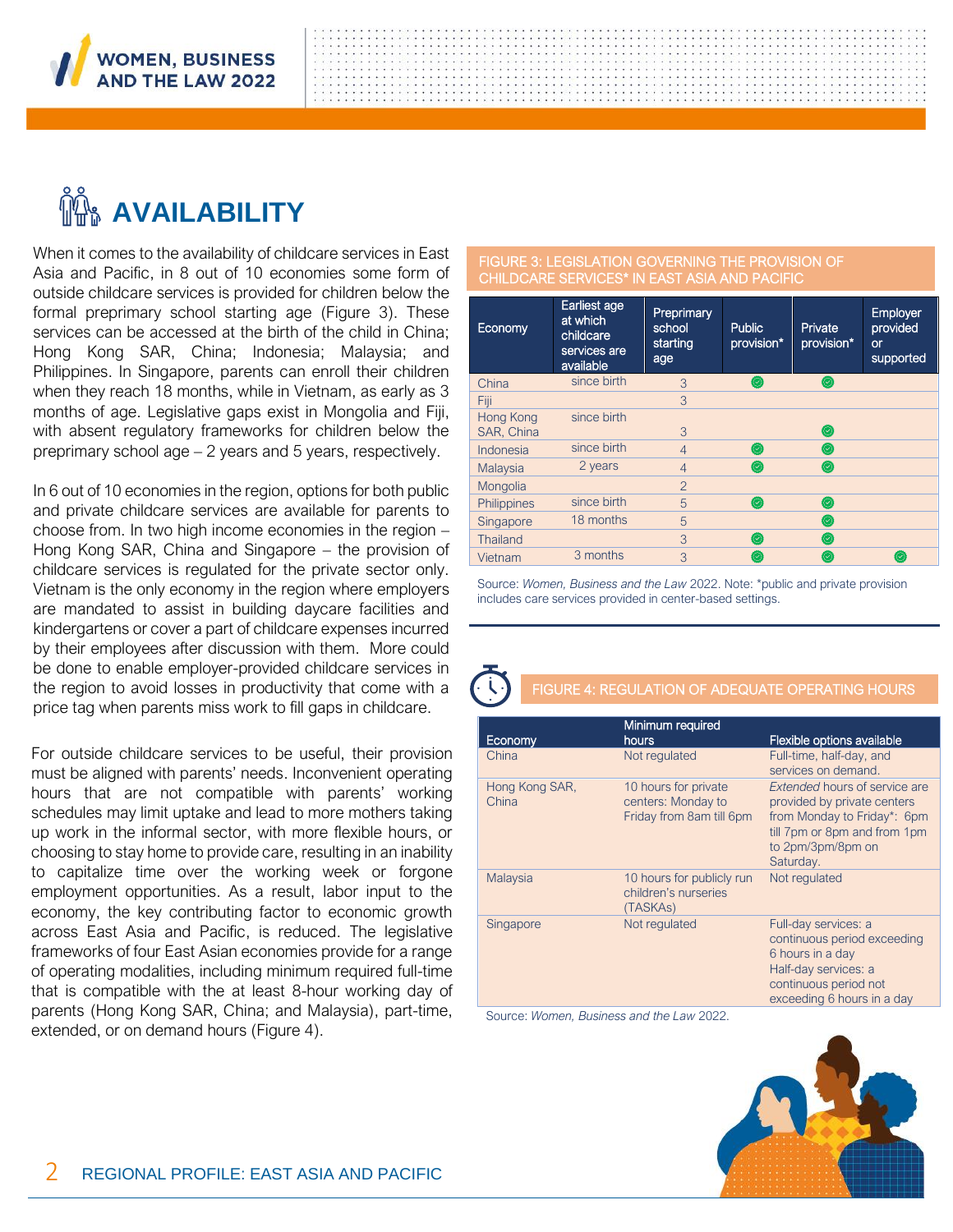

### **AFFORDABILITY**

Even when formal childcare is available, *affordability* of care is a central concern that influences the demand of childcare services and the extent to which they are taken up by parents. Economies with regulatory frameworks around the public provision of childcare, including China, Indonesia, Malaysia, Philippines, Thailand, and Vietnam, do not mandate its free provision.

The criteria for fee determination is explicitly laid out in the laws of China, Malaysia, and Vietnam. In China, nursery fees are laid out in the "parent notice," with the nursery managed by market adjusted prices accounting for social affordability and services costs. In Malaysia, rates for childcare centers *(taskas)* differ by the income of households. In Vietnam, the fee rate is set at a provincial level. The rate is built on the principle of sharing between the state and families and depends on the socio-economic conditions of each population area, the actual contribution capacity of the people, the consumer price index, and the annual economic growth rate.

Governments in five economies in the region grant financial support to parents under different conditions and forms to reduce costs and facilitate uptake (Figure 5). To ease operating costs and encourage the supply of services, governments in six economies in the region provides financial support to childcare centers. In Singapore and Vietnam, similar incentives are provided to employers.

Preferential taxation is another policy tool widely used to facilitate the provision of childcare services and their uptake by parents. Such policies take the form of income tax credits, deductions, or exemptions to parents, childcare centers, or employers.

No support options for parents or providers – financial or non-financial – could be located within the legal frameworks of China, Mongolia, or Fiji. Longer maternity or parental leave policies in Mongolia may be an effective way to ensure parents have financial support while caring for children at home, as opposed to placing them in childcare. In Fiji, however, with minimum maternity leave of 98 days and no laws around childcare services, the absence of support may have repercussions on the demand and supply of services, affecting women's participation in the labor market.

#### FIGURE 5: EXAMPLES OF FINANCIAL SUPPORT TO PARENTS

| Type of<br>measure     | Economy                    | Policy example                                                                                                                                                     |
|------------------------|----------------------------|--------------------------------------------------------------------------------------------------------------------------------------------------------------------|
|                        | Hong<br>Kong SAR,<br>China | Special grants to cover fees for children under<br>3 years of age under Comprehensive Social<br><b>Security Assistance (CSSA)</b>                                  |
| Grants                 | Singapore                  | One-time startup grant for low-income families<br>to pay for initial costs of enrolling a child into a<br>care center conditioned on the work status of<br>parents |
|                        | Malaysia                   | Childcare fee subsidy based on parental<br>income for children 2 to 4 years of age in<br>children's nurseries (taskas)                                             |
| <b>Subsidies</b>       | Singapore                  | Basic subsidy conditioned on the work status<br>of parents and the type of program in which a<br>child is enrolled; Additional subsidy to low-<br>income parents   |
| <b>Allowances</b>      | Vietnam                    | Monthly allowance to parents working in<br>industrial parks for children in junior (age 3-36<br>months) and senior (age 3-6) kindergartens.                        |
| Fee<br>reduction or    | Hong<br>Kong SAR,<br>China | Fees are waived for children under the age of<br>3 in whole-day childcare services if their<br>parents pass a "social needs" test                                  |
| exemption              | Vietnam                    | Fee exemptions or reductions to poor<br>households with children in preschool<br>education aged 3 months to 6 years                                                |
| Guarantee<br>of access | Philippines                | The state guarantees access and priority<br>enrollment in childcare centers for children of<br>low-income families aged 0 to 4 years                               |

Source: *Women, Business and the Law* 2022.



#### TAX SUPPORT FOR PARENTS AND PROVIDERS

In Malaysia, a tax deduction is allowed for childcare fees to a childcare center for children under 6 years. If spouses file taxes separately, only one *parent* can claim



- $\triangleright$  In Thailand, there is a legal obligation on the state to support a deduction and exemption of tax beneficial to the early childhood education at a private
- *establishment* or a *center*. ➢ In Vietnam, the following expenses are excluded from taxable income: salaries and allowances for teachers of nurseries and kindergartens organized and run by *business establishments.*

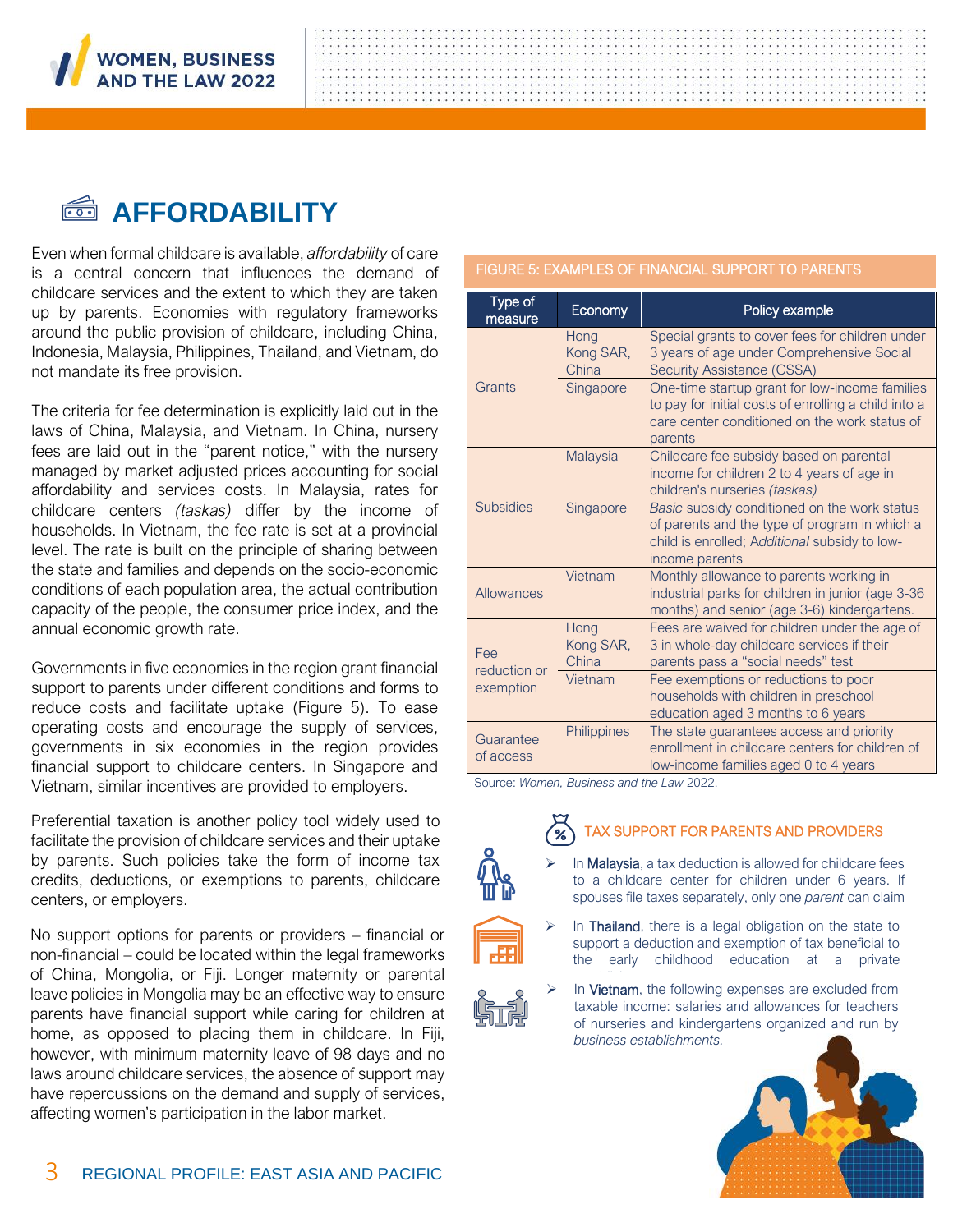

### **QUALITY**

Quality may serve as a factor determining parental decisions to use formal childcare services. Quality childcare improves children's development outcomes, including school readiness, healthy nutrition, and educational achievements, and leads to more promising employment prospects and higher earnings in the long term. Given wide variations in economic development, resource availability, and in cultural and social norms, definitions of high quality vary across contexts. Nevertheless, there is some agreement about the factors that define high quality childcare regardless of circumstance.

Structural quality, for example, is a critical element for early childcare services. With lower teacher-to-child ratios – typically 1:10 or 1:15 as recommended by international institutions – and smaller group sizes – typically no more than 20 children – children can receive individual attention and teachers can more effectively cater to diverse learning needs. In East Asia and Pacific, the number of children per educator differs depending on the age of the child, with the lowest ratios not exceeding 10 children per educator are established in China, Indonesia, and Malaysia for children of 3 years and below (Figure 6). The highest ratios of 15 or more are established for 2- and 3-year-olds in Hong Kong SAR, China and Singapore. The maximum group sizes in childcare centers in Hong Kong SAR, China and Indonesia are established at 14 and 20, respectively. In China and Vietnam, group sizes are linked to the age of the child but typically does not exceed 20 for children below 3 years of age. Structural quality gaps exist in Philippines and Thailand, where such thresholds are yet to be established.

Improving quality of care also means professionalizing services, including investing in the professional development of the workforce. In China, educators at nurseries must complete no less than 72 hours of on-the-job training annually, while in Vietnam compulsory annual training programs are administered to improve the level of response of educators to the requirements of early childhood development and education. More could be done to provide regular professional training for educators in the rest of East Asia and Pacific.

By establishing quality assurance mechanisms through requiring mandatory inspections of physical facilities or reporting of data and information by providers, governments can hold childcare providers accountable for any failure to comply with quality standards. In 6 out of 10 examined economies in the region, physical inspections are mandatory. Reporting of information is also required in six economies. However, the regularity of these quality assurance mechanisms is not always specified, increasing the risk of noncontinuous compliance among providers (Figure 7).

#### FIGURE 6: NUMBER OF CHILDREN PER EDUCATOR, BY AGE



Source: *Women, Business and the Law* 2022.

#### FIGURE 7: QUALITY ASSURANCE IN CHILDCARE CENTERS



Law mandates regular inspections or reporting of data by public or private centers Law does not specify regularity of inspections or reporting of data by public or private center

Source: *Women, Business and the Law* 2022.



4 REGIONAL PROFILE: EAST ASIA AND PACIFIC